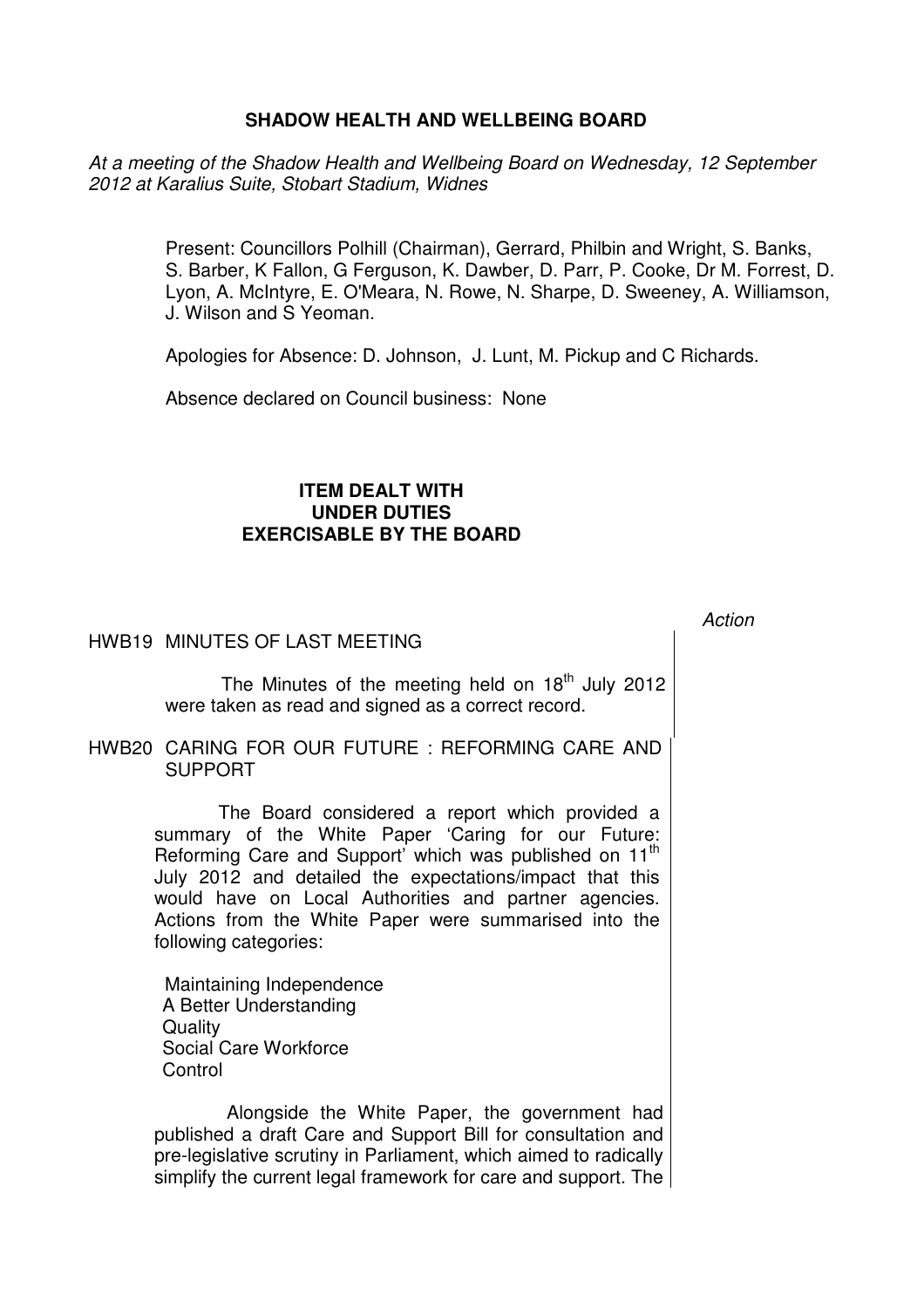draft Care and Support Bill provided enabling legislation for the reforms in the White Paper. It would be introduced into Parliament in late 2013 with a View to completing its passage by autumn 2014. Most changes requiring legislation would be implemented from April 2015 at the earliest.

 Whilst retaining the principles of means testing and eligibility thresholds, the Bill introduces into legislation principles of well-being, integration, prevention and early intervention.

 It was noted that comments on the Bill were to be forwarded by  $19<sup>th</sup>$  October 2012 and Halton's response would be submitted to the Executive Board on 18<sup>th</sup> October 2012.

RESOLVED: That the report be noted.

### HWB21 HALTON CLINICAL COMMISSIONING GROUP – PROGRESS ON AUTHORISATION

 The Board considered a report on the progress of Halton Clinical Commissioning Group (CCG) towards authorisation as a statutory organisation as established by the Health and Social Care Act 2012. Halton CCG would be submitting all authorisation evidence by 21<sup>st</sup> September 2012 to meet the NHS Commissioning Board deadline of  $1<sup>st</sup>$ October 2012. The key documents required for authorisation were listed, including those that related to the work of the Health and Wellbeing Board.

 It was noted that as part of the authorisation process Halton CCG was required to undertake a 360° Stakeholder Survey and Ipsos MORI had been appointed to conduct the survey. Once the authorisation evidence was submitted, including the outcomes of the Stakeholder Survey, the assessment team would visit Halton CCG on 20<sup>th</sup> November 2012.

 With regard to the Halton CCG in-house management and commissioning support team the following progress was reported:

- a Chief Officer Designate had been appointed and the remaining roles would be recruited by mid October 2012;
- arrangements were being made with Merseyside Commissioning Support Unit for additional support to enable the CCG to deliver statutory and other duties;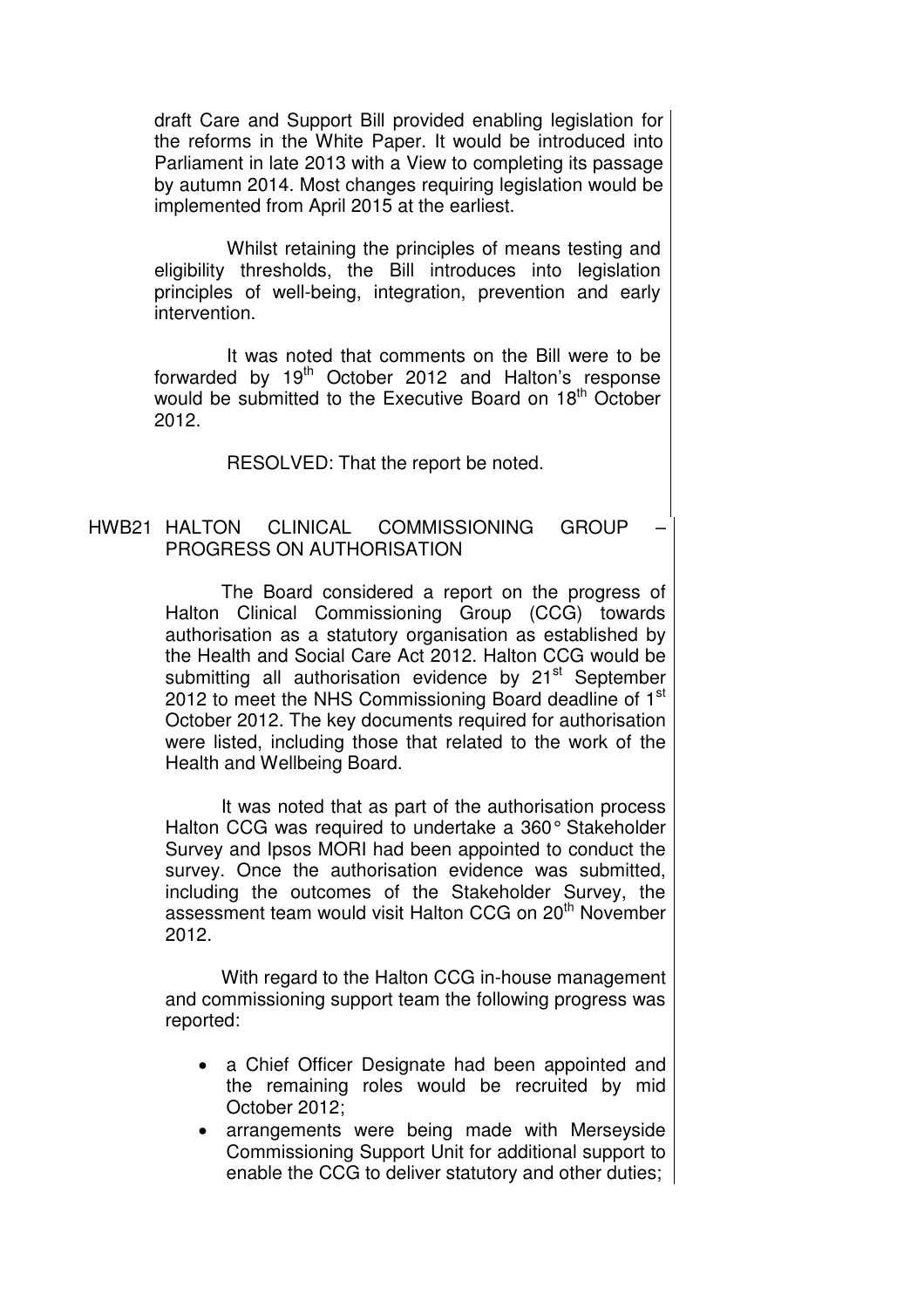- four lay Members had been recruited, including a Deputy Chair; and
- a registered nurse and a secondary care doctor were in the process of being recruited.

RESOLVED: That the progress made towards authorisation by Halton CCG be noted.

### HWB22 COMMISSIONING RESPONSIBILITIES

 The Board considered a report which provided information relating to commissioning responsibilities for Clinical Commissioning Groups (CCGs). A copy of the NHS Commissioning Board (NHS CB) Fact Sheet that set out the services to be commissioned by the NHS CB, local authorities and Public Health England had been circulated to the Board. Whilst the fact sheet provided an overview of commissioning responsibilities, it needed to be read in conjunction with the publication: The Functions of CCGs – Gateway Reference 17005. The document set out the key statutory duties of CCGs – the "must dos" and the key statutory powers – the things that CCgs have the freedom to do, if they wish, to help meet these duties.

RESOLVED: That the report be noted.

# HWB23 IMMUNISATION

 The Board considered a report by the Director of Public Health, which provided an update on the uptake of the childhood vaccination programme in Halton during the period 2006-2012 and the current Measles outbreak across Merseyside. Following a decrease in vaccine uptake observed in 2010/11, a service re-design had taken place in Halton during April 2011 and subsequently GP practices had taken on the responsibility for childhood immunisation. It was reported that Halton now had its highest ever recorded uptake for MMR vaccine, and had one of the most improved MMR vaccine uptake rates in the North West. An increase in vaccine uptake had taken place for each of the last five quarters.

 Since January 2012 there had been 400 confirmed cases of measles across Merseyside. Of these five cases had been confirmed in Halton. As vaccine uptake increased, the number of children susceptible to infection reduced and it was thought that the ongoing increasing vaccine uptake in Halton had helped to prevent further confirmed cases of measles in the area.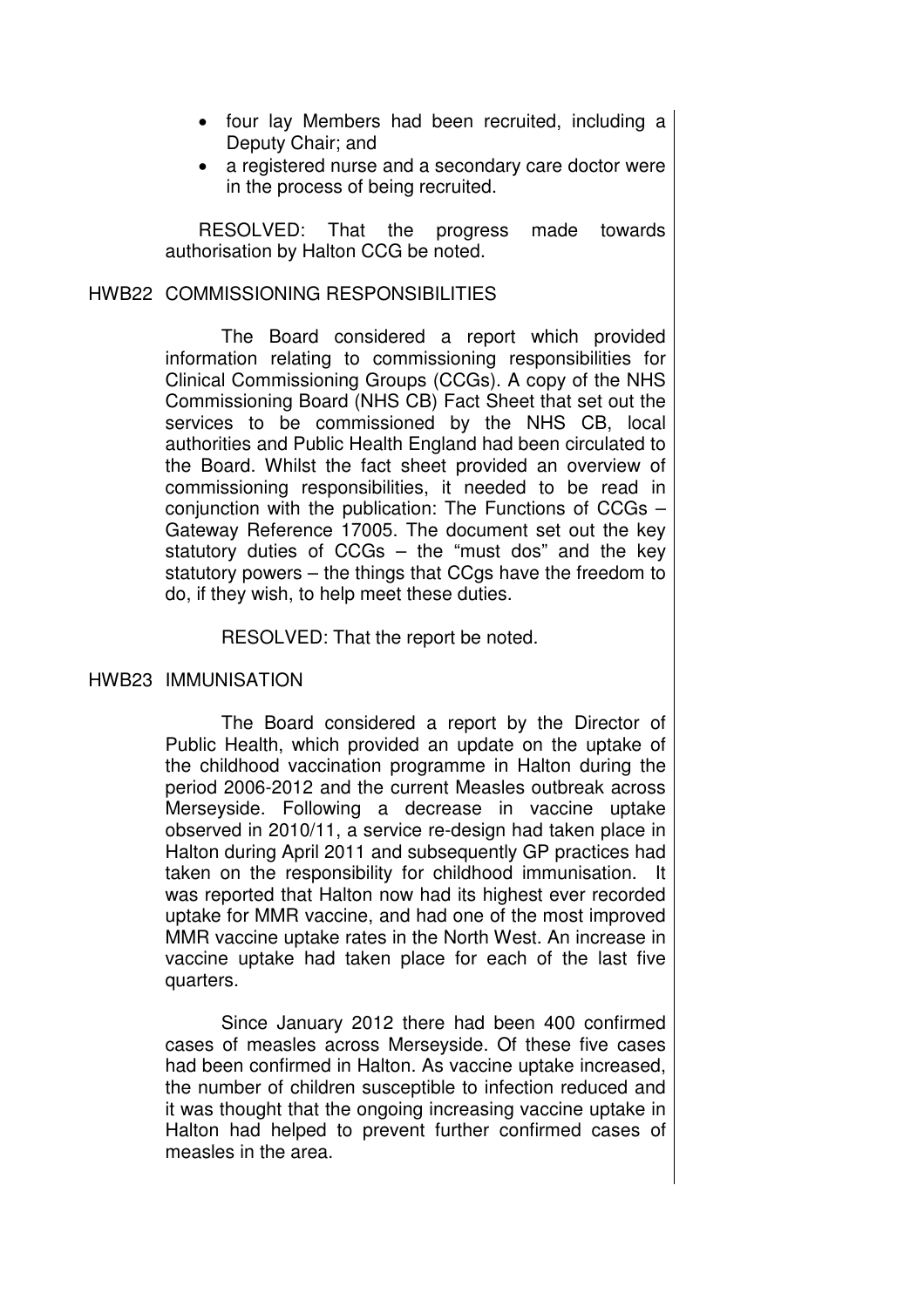RECOMMENDATION: That the Board notes:

- 1. that Halton has been underachieving in terms of vaccine uptake but that actions have been taken to address this;
- 2. the improvement in immunisation uptake since 2010/2011;
- 3. that Halton has one of the most improved vaccine uptake rates in the North West; and
- 4. that Halton now has its highest ever recorded uptake of MMR vaccine.

## HWB24 HEALTH AND WELLBEING STRATEGY

 The Board considered a report of the Director of Public Health which presented a copy of the Health and Wellbeing Board Strategy for Halton. It was noted that in recent months:

- a wide public consultation exercise was carried out;
- information had been gathered from the Joint Strategic Needs Assessment and area health profiles;
- the emerging priorities from the CCG Commissioning Plan had been examined;
- the Board had agreed 5 priorities; and
- a vision statement was developed.

Members were advised that the Strategy built up a picture of need using information and intelligence available through JSNA and local consultation. It set out the five priorities that the Board had chosen and explained how priorities would be turned into action, who would be responsible and how success would be monitored.

The Board discussed examples of graphics which could be used as a cover for the Strategy document. The Board commented that the previously agreed logo for the Health and Wellbeing Board should be used.

RESOLVED: That

- 1. the Strategy be noted and feedback or comments be forwarded to the Director of Public Health; and Director of Public Health
- 2. the previously agreed logo for the Health and Wellbeing Board be used for the cover of the Joint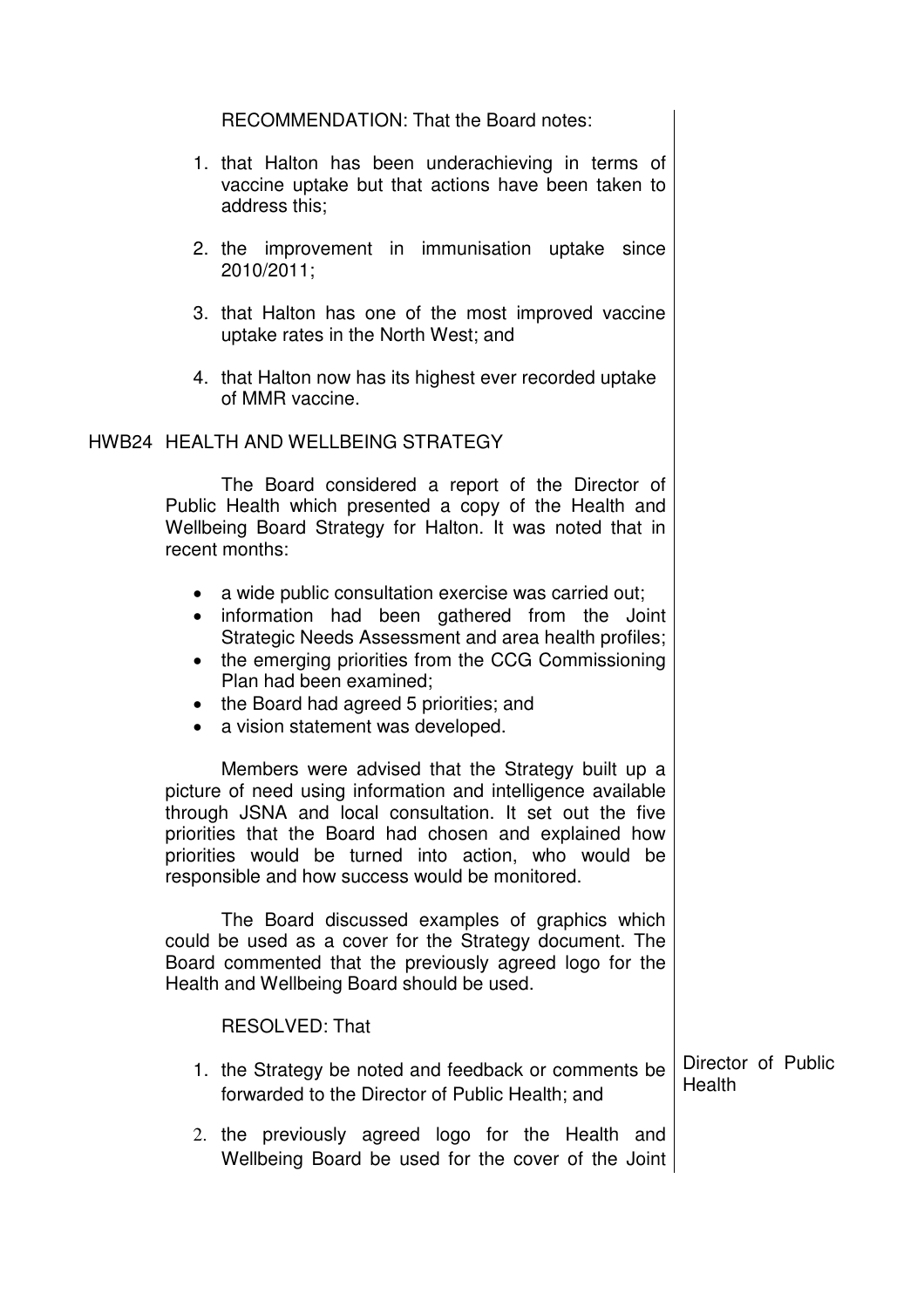Health and Wellbeing Strategy.

# HWB25 CHILD DEVELOPMENT 0 -5 YEARS

 The Board received a presentation from Michelle Bradshaw and Karen Worthington on behalf of Bridgewater Community Health Care NHS Trust which provided information regarding Child Development in Halton including an:

- introduction to Child Development;
- overview of the Healthy Child Programme (DOH2009);
- overview of Child Health in Halton; and
- considerations for inclusion in the Health and Wellbeing Strategy.

 It was noted that Child Development was one of the 5 priority areas for action over the next 12 months in the Health and Wellbeing Board Strategy for Halton. Therefore the information contained within the presentation could be used to help inform the development of the Health and Wellbeing Strategy.

The Board was advised that there were five critical factors which influenced child development during the early years, these were:

- a child's health:
- good maternal mental health;
- quality of parenting and parent/child relationship;
- learning activities; and
- high quality early education.

Recent initiatives in child development included the Healthy Child Program for 0-5 years, which provided early intervention and prevention for pre-school children and their families This program was offered to all families and was led and co-ordinated by Health Visitors. In addition the Government had launched a Health Visitor Improvement Programme which aimed to strengthen the role of Health Visitors by recruiting additional staff nationally. Further, there had been an increase in the number of early years places for vulnerable 2 year olds.

The Board discussed the need for Halton to increase their number of Health Visitors by 90% and progress made. It was noted that Halton was on target to achieve this aim, five students recently recruited to the service would